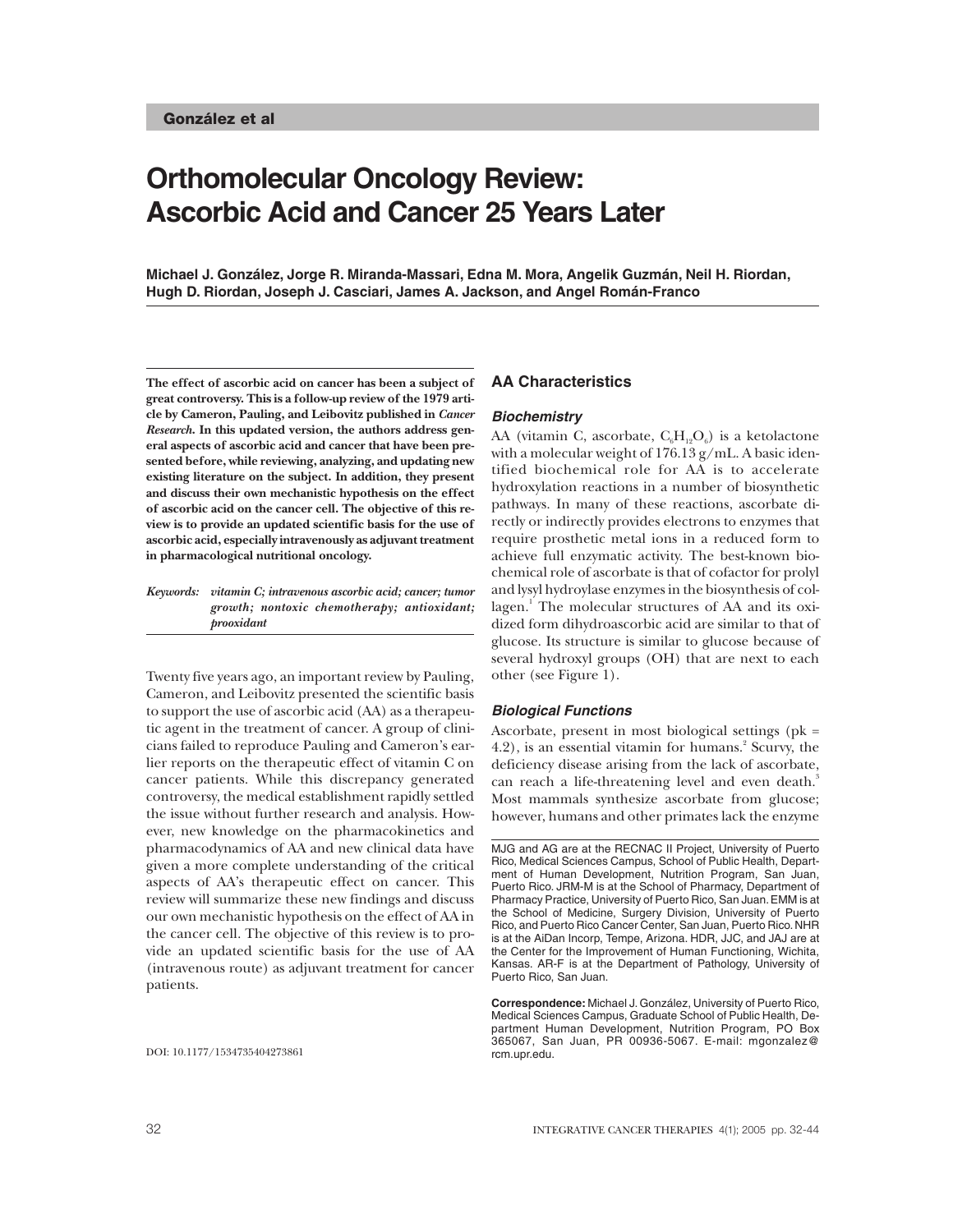

Figure 1 Glucose conversion to ascorbic acid sequence.

(L-gulonolactone oxidase) required for its synthesis.4 In 1965, Irwin Stone proposed that a negative mutation may have occurred in these species resulting in the loss of the ability to produce vitamin C. In coldblooded amphibians and reptiles, the amounts of AA produced in their small kidneys sufficed for their needs. However, with the advent of temperature regulation in highly active, warm-blooded mammals, the biochemically crowded kidneys could no longer supply AA in ample quantities.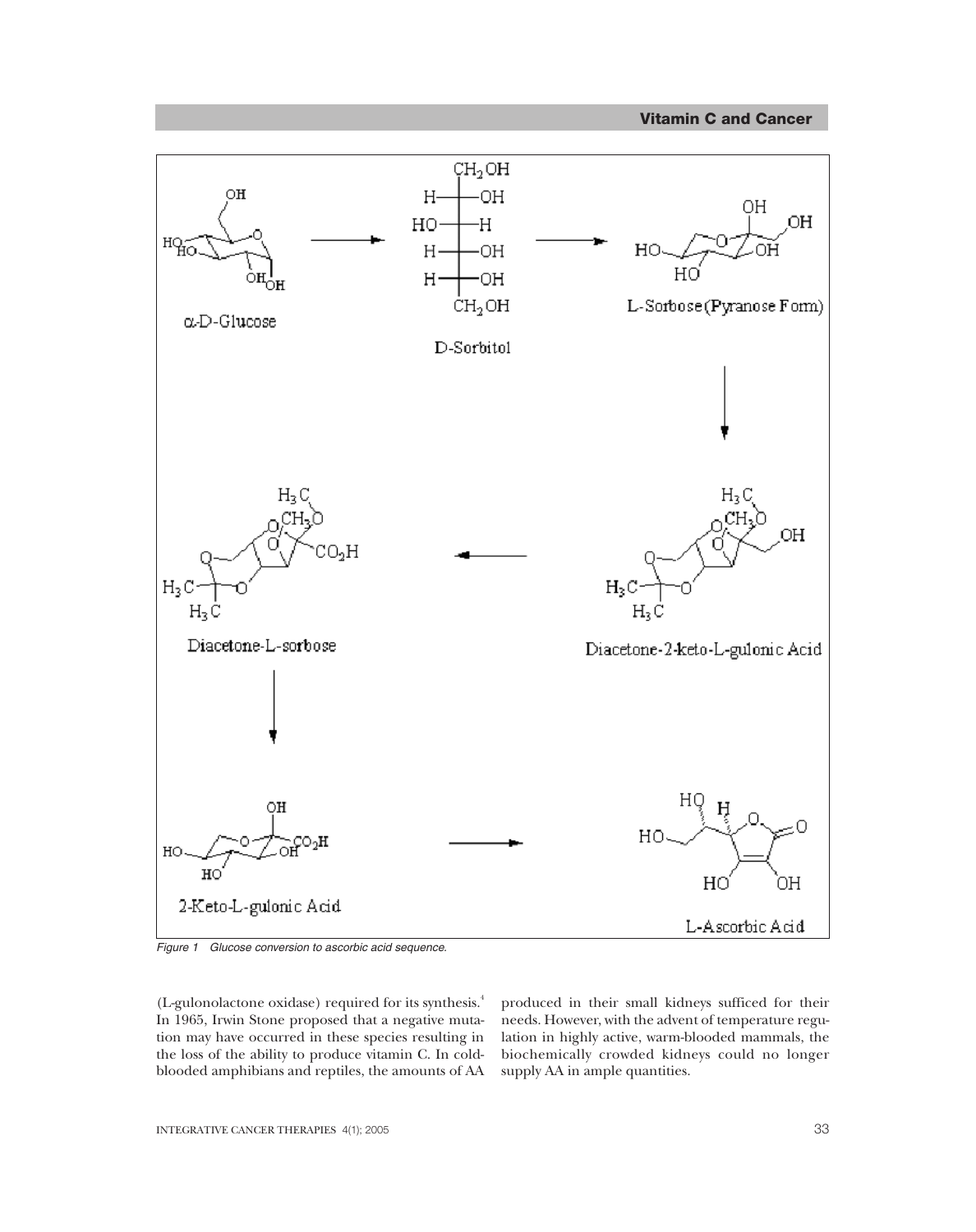Ascorbate is considered the most important antioxidant in extracellular fluid.<sup>5</sup> Ascorbate is a watersoluble compound distributed throughout the body, with high concentrations found in a number of tissues including the eye lens, white blood cells, adrenals, and pituitary glands.<sup>1</sup> Normal plasma concentrations of AA are about 0.6 to 2.0 mg/dL. These tissues (eye lens, adrenals, and pituitary) contain at least twice this amount. Ascorbate is required in the synthesis of carnitine from lysine,<sup>6</sup> neurotransmmitter synthesis,<sup>1</sup> cytochrome P-450 activity, cholesterol metabolism, detoxification of exogenous compounds, $47$  and as an antioxidant.<sup>5</sup> In addition, when given in large doses (mainly intravenous), ascorbate may function as an ergogenic aid. To our knowledge, this biochemical role has not been previously described in the literature, although there is evidence of ascorbate increasing cell respiration and adenosine triphosphate (ATP) production in osteoblasts.<sup>8</sup> This newly proposed function of ascorbate may be of great relevance to patients suffering chronic-degenerative diseases, especially those with chronic fatigue syndrome, AIDS, and cancer. We suggest that this ergogenic activity reported for large doses of ascorbate is probably due to ascorbate's oxidation reduction potential, capable of providing necessary electrons to the electron transport system in the mitochondria for increased energy production. This participation of ascorbate in electron transport reactions was postulated 71 years ago by Szent-Gyorgyi.<sup>9</sup>

## **AA and Cancer**

Vast literature exists on AA and cancer. As early as 1949, ascorbate use was proposed for cancer therapy. $^{10}$ Since 1952, ascorbate has been proposed as a chemotherapeutic agent.<sup>11</sup> Hundreds of articles including an array of in vitro, in vivo, cell, animal, and human studies have been published on this topic (see Padayatty et al<sup>12</sup> for a general review on vitamin C and Tamayo and Richardson<sup>13</sup> for a review on ascorbate and cancer). However, the first comprehensive review of this topic was published in 1979 in *Cancer Research*. 14 In this review, we will update (after 25 years) that seminal publication on nutritional oncology by Cameron, Pauling, and Leibovitz.<sup>14</sup> We performed a MEDLINE search (1979-2003) using the terms *vitamin C* and *cancer*. We also searched other indexing engines, such as Index Medicus, Biological Abstracts, and Docline. We also used the references in the searched articles. From the results, we selected the articles pertaining to the use of AA as treatment or as a potential therapeutic adjuvant to explain AA anticancer activity. We embarked on the mission of filling gaps that have arisen since the pioneering article was published. There is a new body of data that evidences the chemotherapeutic potential of ascorbic acid.

# **Cancer Preventive Mechanisms of AA**

## **Antioxidant Properties of Ascorbate**

Ascorbate is considered one of the strongest reductants and radical scavengers. Ascorbate reduces unstable oxygen, nitrogen, and sulphur-centered radicals. In addition, it acts as a primary defense against aqueous radicals in blood.<sup>15</sup> In studies with human plasma, ascorbate protected plasma lipids against detectable peroxidative damage induced by aqueous peroxyl radicals.<sup>16</sup> By efficiently trapping peroxyl radicals in the aqueous phase before they can reach the lipid-rich membranes and initiate lipid peroxidation, ascorbate can protect biomembranes against primary peroxidative damage. Ascorbate may also protect membranes against peroxidation due to its synergistic antioxidant function with vitamin E. Ascorbate may enhance or reinstate the activity of tocopherol (vitamin E), the principal lipid-soluble antioxidant.<sup>15</sup> While the occurrence of this action has been questioned in an in vivo setting,<sup>16</sup> it seems reasonable when both vitamins are present in an environment of elevated oxidative stress. Ascorbate reacts with the tocopheroxyl (chromanoxyl) radical that arises in cell membranes as a result of vitamin E antioxidant activity and simultaneously regenerates tocopherol and transfers the oxidative challenge to the aqueous phase.<sup>17</sup> At this point, the less reactive ascorbate radical can be enzymatically reduced back to AA by a nicotinamide adenine dinucleotide–dependent system.<sup>18-21</sup> This probably explains how ascorbate reduces nitrates and prevents the formation of carcinogenic nitrosamines.<sup>22</sup>

# **Primary Anticancer Mechanisms of AA**

## **Oxidative, Oxidant, and Prooxidant Properties of Ascorbate**

AA not only possesses antioxidant activity but also has cytotoxic effects at higher concentrations.<sup>23-25</sup> It has been suggested that ascorbate promotes oxidative metabolism by inhibiting use of pyruvate for anaerobic glycolysis.<sup>26</sup> Ascorbate in high doses inhibits prostaglandins of the 2-series (arachidonic acidderived), which have been correlated with increased cell proliferation.<sup>27</sup> Also, a growth inhibitory effect has been produced by ascorbate or its derivatives in at least 7 types of tumor cells.<sup>28.34</sup> While this inhibitory action was not observed in normal fibroblasts by some research groups,<sup>28,33</sup> other researchers have reported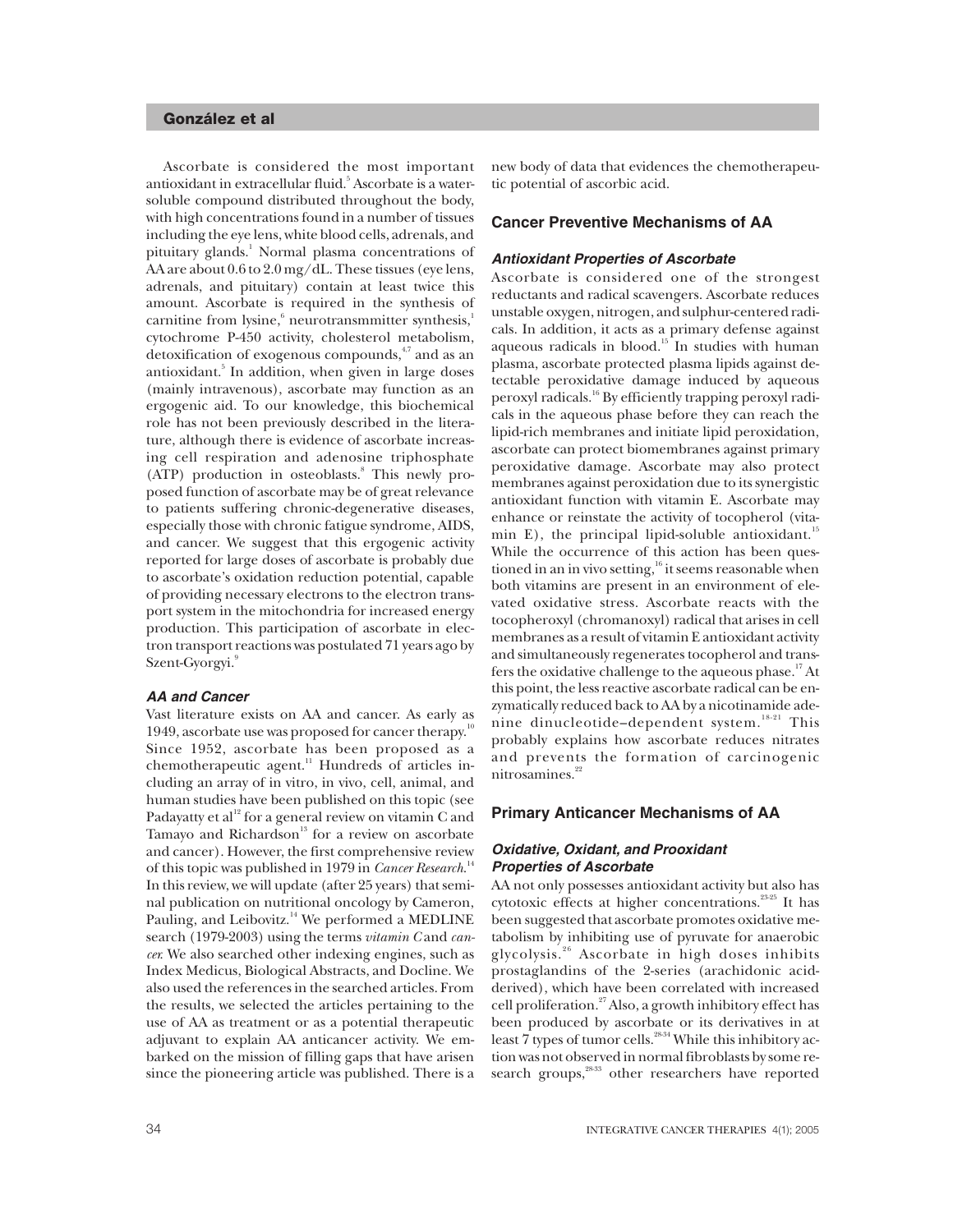| Ascorbate + $\text{Cu}^{+2}$ | Ascorbate radical + $Cu+ + H+$ |
|------------------------------|--------------------------------|
| $Cu^{+} + O_{2}$             | $Cu^{2} + O_{2}$               |
| $2.0^{\circ}$                | $H_2O_2 + O_2$                 |
| $H_2O_2 + Cu^+$              | $Cu+2 + OH- + OH-$             |
|                              |                                |

Figure 2 Ascorbate-copper interaction.

otherwise with respect to the fibroblast inhibition.<sup>34-38</sup> Nevertheless, all reports are in accord that this cytotoxic effect produced by ascorbate in an array of cell lines (mostly malignant) has been associated with its prooxidant activity.<sup>23,39-45</sup> Ascorbate and its radical potentiate the activation of transcription factor NFκB, which has been associated with inhibition of cell  $growth.<sup>46</sup>$ 

#### **The Role of Hydrogen Peroxide**

Ascorbate can generate hydrogen peroxide (a reactive oxygen species) on oxidation (with oxygen) in biological systems. $47-49$  This action can be enhanced by divalent cations such as iron and copper (see Figure  $2$ ).<sup>25,39,50</sup> Hydrogen peroxide may further generate additional reactive species, such as the hydroxyl radical and secondary products of oxidation, such as aldehydes. These reactive species can compromise cell viability mainly by damaging the cell membranes of malignant cells, which are relatively deficient in catalase activity. $42,50-55$  However, these oxidative reactions may form in only minute quantities in healthy organisms. This is mainly because most transition metal ions are bound to proteins in serum, which makes them unavailable to participate in biochemical reactions.56 Nevertheless, these oxidation reactions may take place in pathological states such as malignancy, in which cohesive forces that inhibit the liberation of the metal ion from the proteins as well as the control of the cell's replication mechanisms are drastically reduced.<sup>56</sup> These reactive species are capable of inducing multiple negative cellular effects such as DNA strand breaks, disruption of membrane function via lipid peroxidation, and depletion of cellular  $ATP<sup>54</sup>$ The failure to maintain high ATP production (cell energy level) may be a consequence of oxidative inactivation of key enzymes, especially those related to the Krebs cycle and the electron transport system. A distorted mitochondrial function (transmembrane potential) may result. This aspect could be suggestive of an important mitochondrial involvement in the carcinogenic process. In this respect, ascorbate may serve yet another metabolic and physiological function by

providing reductive energy, that is, the electrons necessary to direct energy pathways in the mitochondria.57-61 Interestingly, ascorbate has been detected within the mitochondria where it is also regenerated.<sup>62</sup>

In general, the cytotoxicity induced by ascorbate seems to be primarily mediated by hydrogen peroxide.28-31,36,51,63-66 Of interest is the observation that in proliferating cells, very low levels of hydrogen peroxide  $(3-15 \mu M)$  stimulate cell division, whereas greater concentrations induce cell growth arrest, apoptosis, and/ or necrosis.<sup>66</sup> It has also been shown that the amount of hydrogen peroxide generated by the cells was proportionally dependent on the ascorbate concentration and inhibited by serum.<sup>35,67-69</sup> Human serum, as part of its normal contents, has certain proteins such as albumin and glutathione with antioxidant capacity that may stabilize ascorbate (directly or indirectly by chelating available transition metals). In addition, serum contains antioxidant enzymes such as catalase, which decomposes hydrogen peroxide. Other antioxidant enzymes including glutathione peroxidase and superoxide dismutase complement the catalase function.

Hydrogen peroxide is most likely generated intracellularly during ascorbate's metabolic oxidation to dehydroascorbate. Hydrogen peroxide reduces cellular levels of thiols and can initiate membrane lipid peroxidation.28-34,50-52,63,70-73 As mentioned previously, the antiproliferative action of ascorbate in malignant cultured cells, animal, and human tumor xenografts has been augmented by the addition of the cupric ion, a catalyst for the oxidation of ascorbate. $34,39-41,74-76$  In addition, the combination of ascorbate and copper has been shown to inactivate lactate dehydrogenase, $\frac{7}{7}$  the enzyme responsible for the reduction of pyruvate to lactate (a metabolic dead-end product prevalent in anaerobic environments such as in cancer). Copper in the form of copper sulfate may also inhibit tyrosinase activity.78,79 It has also been suggested that the selective toxicity of ascorbate in malignant cells may be due to reduced levels of antioxidant enzymes, catalase, superoxide dismutase, and glutathione peroxidase<sup>80</sup> in these cells, leading to cellular damage through the accumulation of hydrogen peroxide.<sup>44,74,81-85</sup> There is a 10- to 100-fold greater content of catalase in normal cells than in tumor cells.<sup>44,81</sup>

Furthermore, the addition of vitamin K3 (menadione) to AA produces a synergistic antitumor activity.73,86-89 Since menadione is reduced intracellularly via 1- or 2-electron transfer action (probably by AA), this may lead to formation of hydrogen peroxide and other reactive oxygen species, concomitant with the depletion of glutathione. Decreases of glutathione have also been associated with ascorbate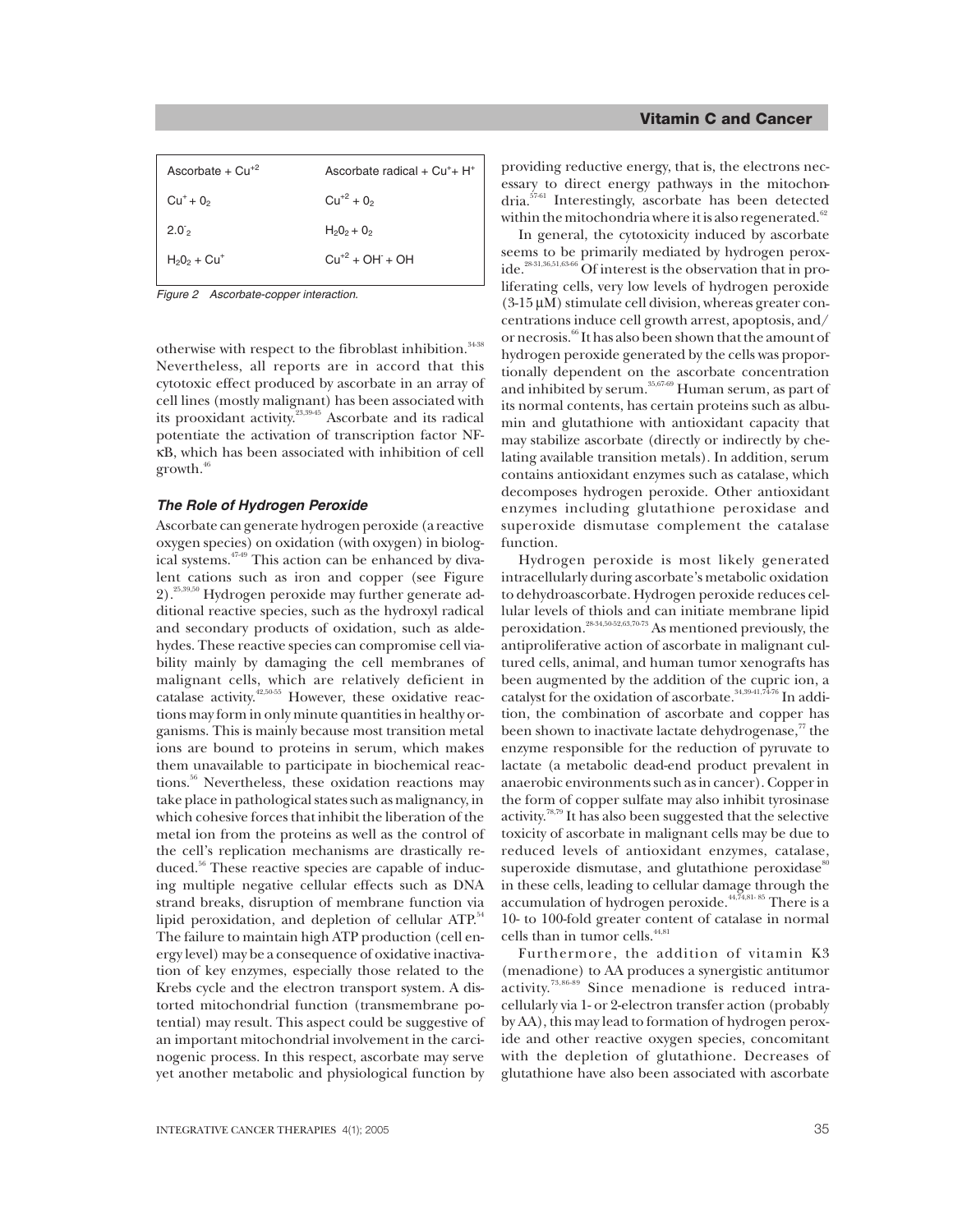metabolism.<sup>90</sup> Interestingly, a new form of cell death (autoschizis) has been described for this synergistic vitamin phenomenon (vitamins C and K) in which tumor cells undergo profound perturbations of cytoskeleton and membranes that ultimately kill the cells by a form of cell death that is distinct from apoptosis, oncosis, or necrosis.87-91 For this reason, the combination of megadoses of IV ascorbate together with oxygen, vitamin K, lipoic acid, coenzyme Q10, and small doses of copper may seem logical as part of a nontoxic treatment protocol for cancer. Intravenous administration of ascorbate can yield very high plasma levels that seem to be necessary for ascorbate's toxic effect on malignant cells.<sup>92-95</sup>

#### **Other AA Oxidation Products**

AA oxidation products such as dehydroascorbic acid, 2,3-diketogulonic acid, and 5-methyl 1-3, 4 dehydroxytetrone, all degradation products of AA, have demonstrated antitumor activity.<sup>34,39-42</sup> In addition, other compounds arising from the oxidation or degradation of ascorbate can inhibit tumor growth. The most effective ones are γ-cronolactone and 3 hydroxy-2-pyrone. The available evidence suggests that these vitamin C oxidation products and/or metabolic by-products have a function in controlling mitotic activity. All active compounds consist of an unsaturated lactose ring with a double bond conjugated with a carbonyl group, suggesting that this particular structural feature of the lactose ring may be relevant in the antitumor activity. $34$  The antitumor activity shown by these compounds could be due to their ability to produce active molecular species that inhibit tumor growth such as hydrogen peroxide and certain aldehydes. Most of these compounds are very unstable, and their growth inhibitory activities could be attributed to their chemical instability that favors the formation of reactive species. These antiproliferative mechanisms of AA and/or its oxidation products on tumor cells are probably of a very complex nature since they seem to involve a series of pleiotropic chain reactions.

Large amounts of AA intake can change the levels of certain amino acids in body fluids<sup>96-99</sup> and may deplete the bioavailability of lysine and cysteine, 2 amino acids that are required for rapidly growing tumors.<sup>100</sup> Experiments using tissue homogenate show that the interactions between ascorbate, metal ions, and oxygen are capable of inducing structural changes in protein.<sup>98-101</sup> These electron transfers need a conductor to proceed, and proteins can serve as electron conductors for these reactions. Metal ions, such as copper, are good electron conductors because their valence bonds are partially filled. The resulting

molecules contain 1 or more uncoupled electrons and are very reactive free radicals.

Dehydroascorbic acid (the oxidized, nonionic, and more lipid-soluble form of ascorbate) and the semidehydroascorbic acid radical have been shown to promote lipid peroxidation. $42$  One of us (M.J.G.) has demonstrated that secondary products of lipid peroxidation have an inhibitory action on human malignant cell proliferation.53,56,63,70 There is evidence to suggest that dehydroascorbic acid may work as a mitotic inhibitor in vivo.<sup>92</sup> Dehydroascorbic acid may prevent cell division by inhibiting protein synthesis at the ribosomal level. $92$  Interestingly, prolonged exposure to high concentrations of dehydroascorbic acid may cause irreparable damage resulting ultimately in complete lysis of the cells.<sup>92</sup>

#### **Intracellular Transport of Ascorbate and Its Tumor Specificity**

Extracellular ascorbate is oxidized, transported as dehydroascorbic acid, and reduced intracellularly to ascorbate.<sup>102</sup> Actually, many cell types transport ascorbate solely in its oxidized form, through facilitated glucose transporters. $103$  These cells accumulate large intracellular concentrations of ascorbate by reducing dehydroascorbate to ascorbate, a form that is trapped intracellularly. Other cells can transport ascorbate in its reduced form through a sodiumdependent cotransporter.<sup>103</sup> To ascorbate's advantage, tumor cells have an increased requirement for glucose.<sup>104</sup> To compensate for this increased need for glucose, tumor cells increase their quantity of glucose transporters.<sup>105</sup> This action greatly enhances the entrance of either ascorbate or its oxidized form, dehydroascorbate, into the cancer cell. This facilitates the action of ascorbate as a selective, nontoxic (to normal cells) chemotherapeutic agent. These issues are very relevant in the clinical use of AA and dehydroascorbic acid. Also, dehydroascorbic acid may be further metabolized to 2, 3-diketogulonic acid or reduced back to AA. It is conceivable that ascorbate may have a preferential cytotoxicity against tumor cells, and this can be associated to its selective uptake by the cancer cell and the intracellular generation of hydrogen peroxide via redox reactions with no toxic effects on normal tissue.<sup>44,88,93,100</sup> The most likely reason for this can be a quantitative difference in the content of the enzyme catalase mentioned earlier.<sup>81</sup>

It is important to recognize that ascorbate's antioxidant or prooxidant characteristics depend on the redox potential of the surrounding environment at a specific point in time and the concentration of ascorbate. It is conceivable that nutrients that have chemopreventive properties may be capable of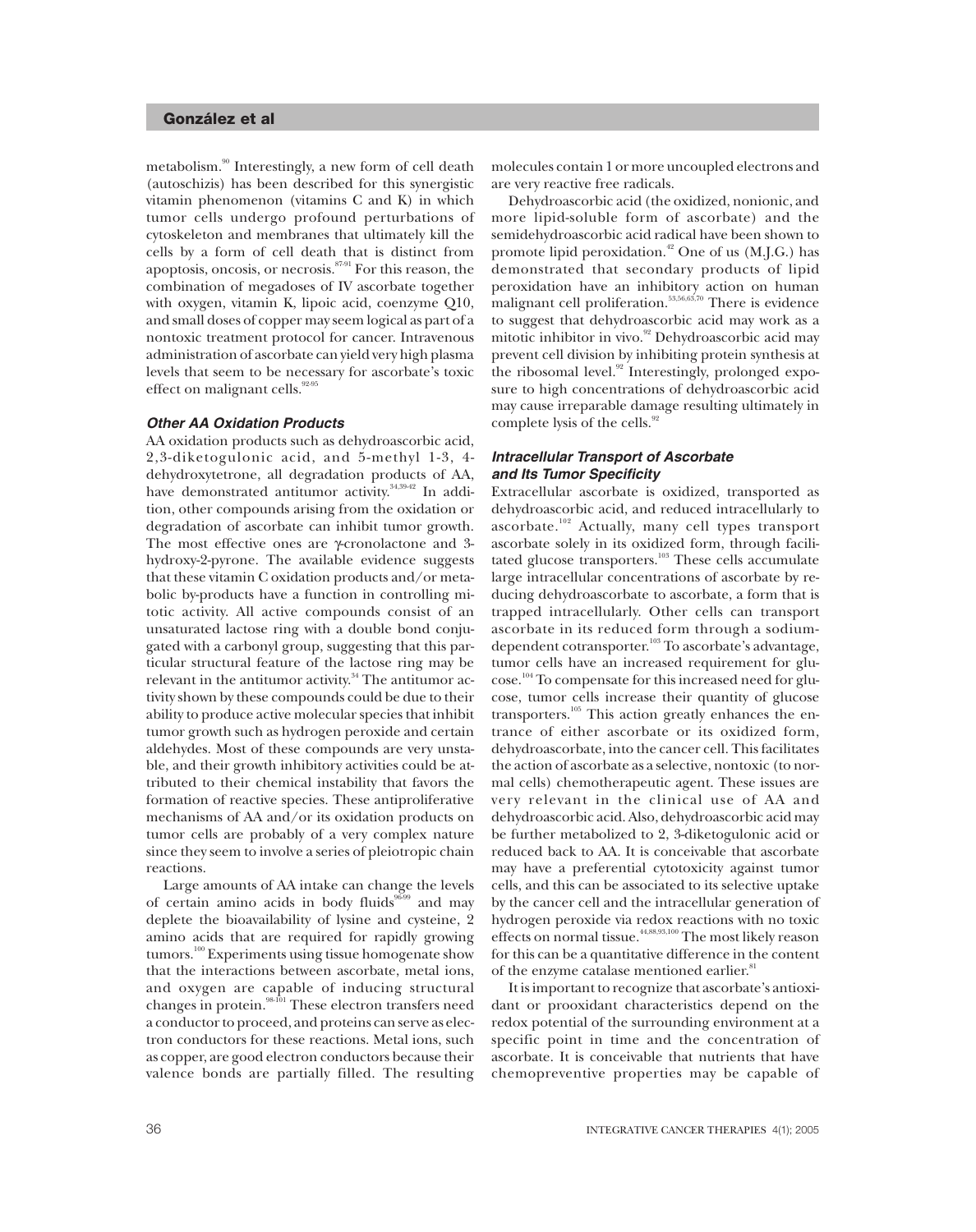inhibiting the continual growth of transitory clones of cells through their antagonistic pro-oxidant activity. In contrast, uncontrolled pro-oxidant activity can generate excess free radicals (reactive oxygen species) that can be deleterious to cellular membranes and DNA.58,106-110 This paradoxical role of antioxidants and pro-oxidants has been analyzed previously.<sup>109-111</sup> Interestingly, during differentiation, there is an increased cellular production of oxidants that appear to provide 1 type of physiological stimulation for changes in gene expression that lead to a terminal differentiated state.<sup>112</sup> In addition to this, ascorbate has been shown to stimulate differentiation in brain  $cells<sup>113</sup>$  and redifferentiation in hepatoma cells.<sup>114</sup>

Oxygen, the final electron acceptor, is of great importance to the ascorbate-induced cytotoxic action on cancer cell proliferation by interfering with anaerobic respiration (fermentation), a commonly used energy mechanism of malignant cells. It would be worth investigating the status of the mitochondria of malignant cells since we believe this may be relevant to the origin of malignancy.<sup>112</sup> A problem in electron transfer activity might well be coupled to defective mitochondria, and vitamin C may help correct this electron transfer problem.<sup>115</sup>

#### **Intravenous AA**

The concentrations of ascorbate toxic to cancer cells in vitro can be achieved clinically by intravenous administration.<sup>93-94</sup> It has been observed that a seemingly large dose of a 30-g infusion of AA given to a cancer patient was not adequate to raise the plasma level to a level that was toxic to tumor cells as reported in vitro  $(>200 \text{ mg}/dL$  for dense monolayers and  $>400 \text{ mg}/dL$ for hollow fiber models). Infusion of 60 g resulted in a brief (30-minute) elevation of plasma levels of vitamin C above 400 mg/dL, while 60 g infused over 60 minutes immediately followed by 20 g infused over the next 60 minutes resulted in a 240-minute period in which the vitamin C plasma concentration was near or above 400 mg/dL, a concentration proven to be cytotoxic.<sup>94</sup> Lipoic acid (thioctic acid), an aqueous and lipid-soluble antioxidant that recycles vitamin C, decreased the dose of vitamin C required to kill 50% of tumor cells from 700 mg/dL to 120 mg/dL.<sup>95</sup> Lipoic acid can mediate the reduction of dehydroascorbic acid and improves mitochondrial function.<sup>116</sup> It is conceivable that other energy intermediates such as acetyl-L-carnitine, coenzyme Q10, B-complex vitamins, vitamin K3, magnesium, α-ketoglutarateaspartate, among others, will prove of benefit against cancer either by interacting directly with ascorbate (redox) or by stimulating/improving and/or correcting aerobic metabolism in the mitochondria. This information supports the hypothesis that certain

oxidation intermediates and/or aerobic metabolism cofactors originating from nutrients or from their interaction can act as active antineoplastic agents. It seems that the cytotoxic effects of ascorbate and its derivatives are ascribed to their chemical properties related to their molecular structural characteristics and not to vitamin activity.

In general, we are proposing the pro-oxidant activity exhibited by AA as the main mechanism by which it inhibits cancerous growth and metastasis and its proposed role as an energy intermediate as a possible secondary or accessory anticancer mechanism.

## **Secondary Anticancer Mechanisms of AA: Host Resistance to Cancer**

#### **AA and Intracellular Matrix**

AA metabolism is associated with other different mechanisms known to be involved in host resistance to malignant disease. Cancer patients are significantly depleted of ascorbate. This could indicate an increased requirement and utilization of this substance to potentiate these various resistance mechanisms. Scurvy results from the severe dietary lack of ascorbate. It is a syndrome of generalized tissue disintegration at all levels, involving the dissolution of intercellular ground substance, the disruption of collagen bundles, and the lysis of the interepithelial and interendothelial cement. This disintegration leads to ulceration with secondary bacterial colonization, to vascular disorganization with edema and interstitial hemorrhage, and to generalized undifferentiated cellular proliferation with specialized cells throughout the tissue reverting to a primitive form.<sup>14</sup> The generalized stromal changes of scurvy are identical to the local stromal changes observed in the immediate vicinity of invading neoplastic cells.<sup>117</sup>Thus, stromal resistance may be a physical line of defense against cancer by encapsulating neoplastic cells with a dense fibrous tissue. This feature can be enhanced by high doses of ascorbate. Vitamin C also enhances the resistance of the intercellular ground substance to local infiltration.

A brisk lymphocytic response is a systemic factor indicative of enhanced host resistance and is associated with a more favorable prognosis of the disease. To proliferate, cells must escape the restraint imposed by highly viscous intercellular glycosaminoglycans and they can do this by the release of the enzyme hyaluronidase.<sup>118</sup> There is evidence that a physiological hyaluronidase inhibitor is an oligoglycosaminoglycan that requires AA for its synthesis.<sup>119</sup> Changes in hyaluronic acid have been shown to be conducive to cell proliferation.<sup>120</sup> In addition, ascorbate is involved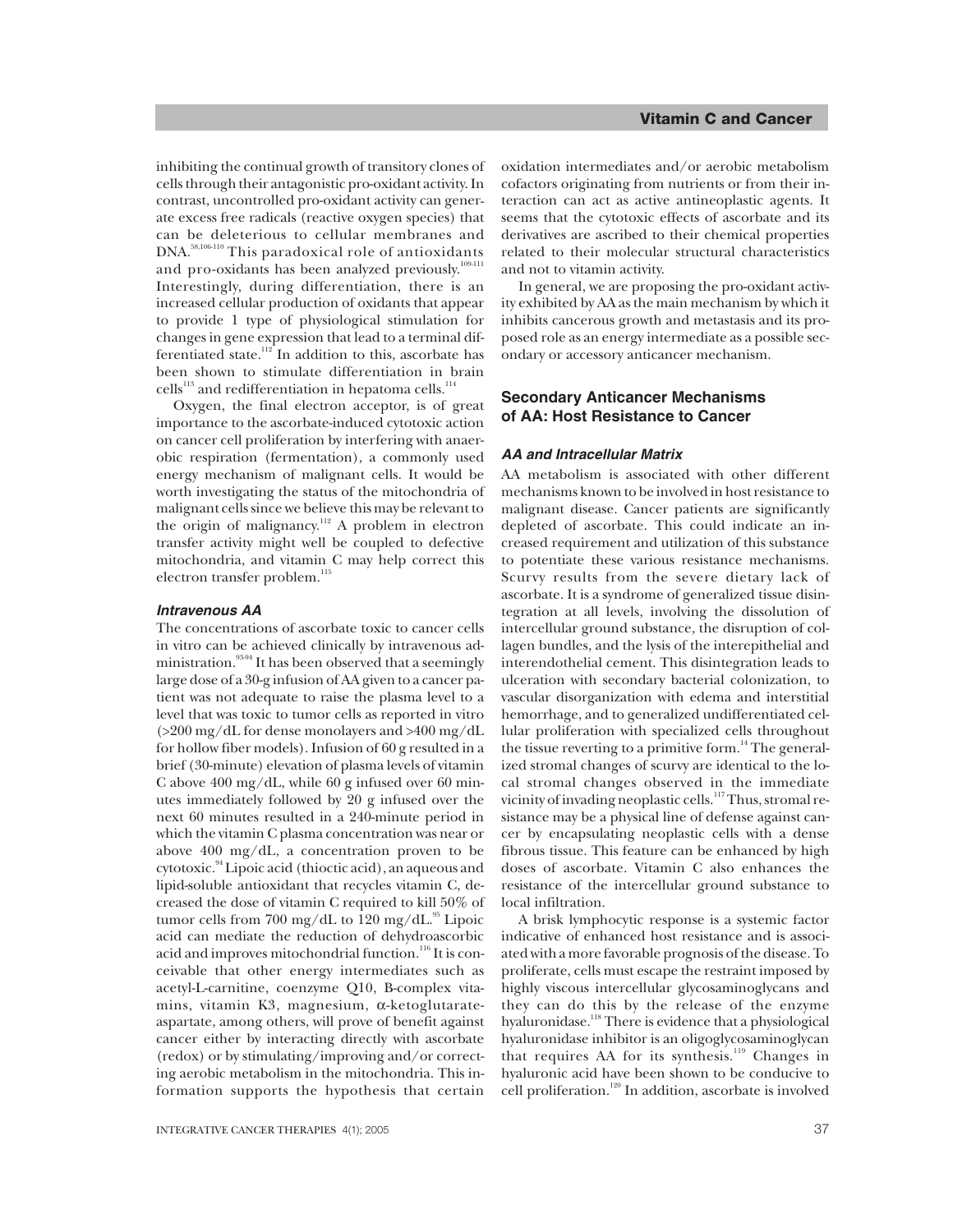in the synthesis of collagen. Collagen-rich extracellular matrix including the basement membrane is a major barrier to the metastatic and invasive spread of cancer cells.<sup>14</sup> The intercellular matrix is reinforced by a tridimensional network of interlacing collagen fibers. The amount of collagen present determines the strength of the tissue and also its resistance to malignant infiltration. Lack of ascorbate sharply reduces hydroxylation of prolyl and lysyl residues into hydroxyproline and hydroxylysine, leading to instability of the triple helix of collagen, $\frac{1}{21}$  which is a common feature in scurvy and also in cancer. (This is also of importance in vitamin C's role in wound healing including decubital ulcers, surgery recovery, and other accidental traumatic injuries. $122$ 

#### **Ascorbate and Immunocompetence**

Ascorbate is essential to ensure the efficient working of the immune system. The immunocompetence mechanisms are a combination of humoral and cellmediated defensive reactions with ascorbate involved in a number of ways. In terms of humoral immunocompetence, ascorbate is essential for immunoglobulin synthesis. $123$  In cell-mediated immunity, immunocompetence is exercised overwhelmingly by lymphocytes, which contain high concentrations of ascorbate relative to other cells. In addition, ascorbate is required for active phagocytosis.<sup>124</sup> Ascorbate has also been shown to enhance interferon production.<sup>123,125,126</sup>

AA has other identified functions related to cancer prevention. Ascorbate is required by the mixed function oxidases for the hydroxylation of amino acids.<sup>14</sup> The mixed function oxidases are a group of closely related microsomal enzymes that metabolize many classes of compounds and are particularly important in the inactivation of chemical carcinogens. Microsomal metabolism of carcinogens yields products generally more water soluble, which greatly increases their rate of excretion. In addition, ascorbate has been shown to protect against nitrateinduced carcinogenesis.<sup>127</sup> Another important anticancer function of ascorbate when provided in large quantities is that it enhances the removal of sodium via the urine, thereby reducing the level of sodium ions in the serum. In cancer, there is a disturbed sodium/potassium ratio. It has been suggested that vitamin C may also have a role inhibiting prostaglandins of the 2-series in carcinoma cells.<sup>27,128</sup> In the process of prostaglandin biosynthesis, the release of arachidonic acid from cell membrane phospholipids is implicated as one of the synergistic signals leading to cell proliferation. Recently, ascorbate has been shown to stabilize p53, a protein involved in cell proliferation control.<sup>129</sup>

# **Safety and Toxicity Considerations of High Doses of AA**

AA is remarkably nontoxic at high levels (10 to 100 times the recommended dietary allowance when taken orally). Nevertheless, some minor toxic effects have been reported. These side effects include acidosis, oxaluria, renal stones, glycosuria, renal tubular disease, gastrointestinal disturbances, sensitivity reactions, conditioned need, prothrombin and cholesterol disturbances, vitamin  $B_{12}$  destruction, fatigue, and sterility.130 Of these side effects, gastrointestinal disturbances are perhaps the most consistent and prevalent problem following the ingestion of large quantities of oral AA since nausea, abdominal cramps, and diarrhea are frequently mentioned as negative side effects. These effects are lessened or eliminated by taking AA as a buffered salt or immediately after meals. The amount of oral AA tolerated by a patient without producing diarrhea increases in proportion to the stress or severity of his or her ailment.<sup>131</sup> Bowel tolerance doses of AA ameliorate the acute symptoms of many diseases. Lesser doses often have little effect on acute symptoms but assist the body in handling the stress of disease and may reduce the morbidity of the disease.<sup>132</sup>

Many of the toxic effects reported for taking large amounts of vitamin C in reality are insignificant, rare, and of minor consequences. Nevertheless, a word of caution should be given for patients with glucose-6 phosphate deficiency. When given high doses of AA, these patients may be at risk of developing hemolysis.<sup>133</sup> Before applying AA therapy, patients should be screened for this deficiency. Also while on AA therapy, intake of inorganic selenium (Na selenite) should be avoided. A possibility exists that AA may reduce selenite and render it unavailable for tissue uptake. $134}$  In relation to kidney stones, these are formed mostly in alkaline urine (calcium oxalate stones). High doses of ascorbate make the urine acidic, thus preventing stone formation. There are various studies that have addressed this issue<sup>135-140</sup> and found no evidence of ascorbate increasing the risk of kidney stone formation.

In relation to AA given intravenously, no ill effects have been reported with doses as high as 150 to 200 g over a 24-hour period.<sup>44,92,95,141,142</sup> Ascorbate is more efficient when administered intravenously than when given orally because it bypasses the gut and higher circulating levels are achieved for longer periods of time. Another valid concern when applying ascorbate intravenously is a rapid tumor hemorrhage and necrosis.<sup>143</sup> However, in the 28 years of administering intravenous vitamin C at the Center for the Improvement of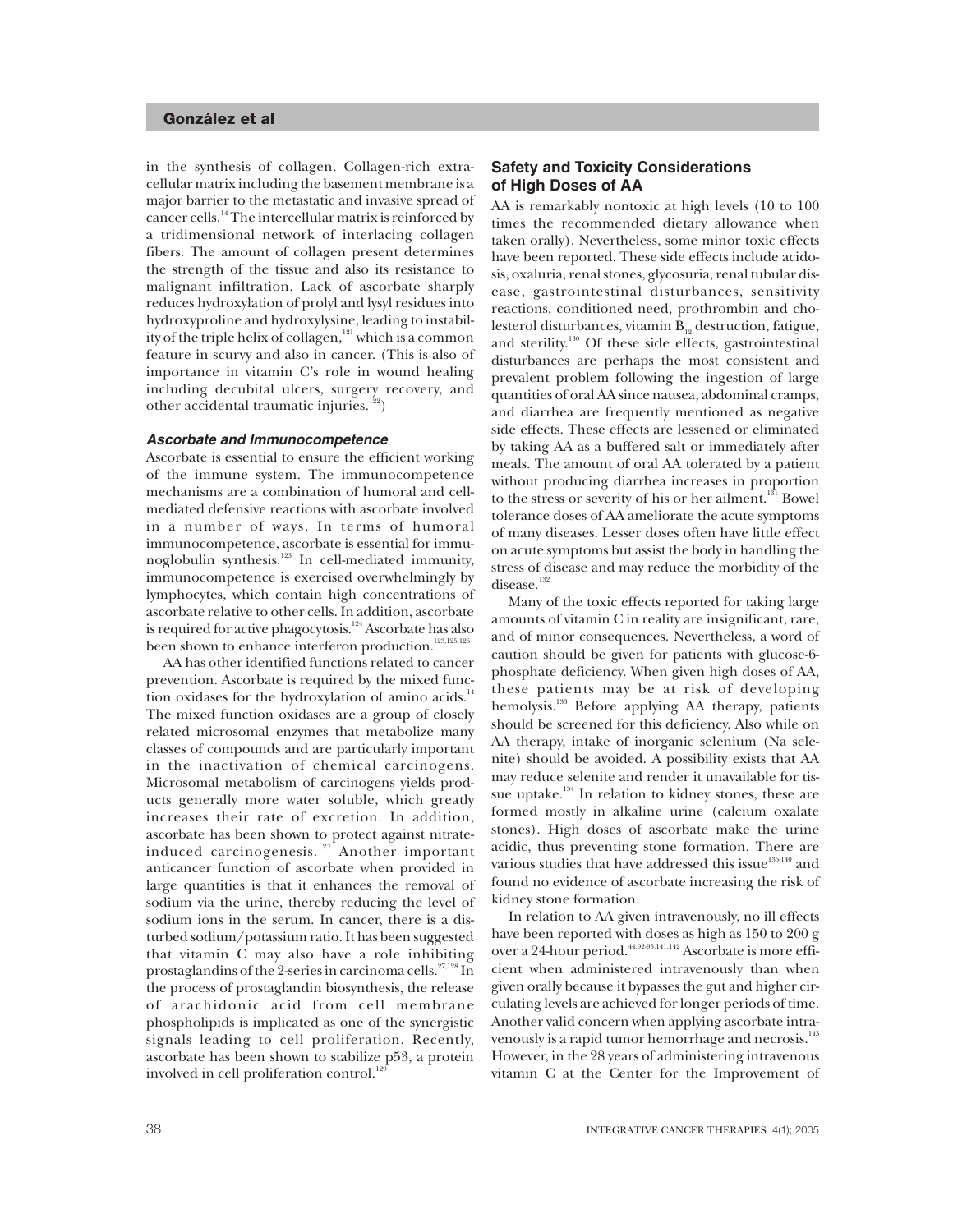Human Functioning, we have never had an episode of tumor necrosis. Patients may become very ill because their bodies cannot cope with the sudden task of getting rid of such a large mass of dead tissue. This is a concern mainly for patients suffering from end-stage disease with a considerable tumor load and highly aggressive, rapidly dividing tumors. This might be the main reason not to overload the body's detoxification systems (skin, kidneys, colon, and liver) while on ascorbate therapy. AA has a unique advantage relative to other currently used remedies for cancer: it is generally harmless and safe even at sustained high doses for prolonged periods of time. Evidence supports the concept of using high-dose intravenous AA for extended periods, in doses high enough to achieve and maintain plasma levels above those that have been found to be preferentially cytotoxic to tumor cells.<sup>92,93</sup> AA is one of the safest and most valuable substances available to the physician for treating cancer.

# **Contradictory Data on Vitamin C and Cancer**

In our comprehensive search, we encountered a few contradictory studies regarding the effect of vitamin C and its effect on cancer cells. AA has been reported to enhance chemical carcinogenesis in a rodent model.<sup>144146</sup> This action may be due to the pro-oxidant activity of AA and the subsequent enhancement of free radical formation by the chemical carcinogen 7,12-dimethylbenz[a]anthracene. In another study, AA in low concentrations was found to be an essential requirement for the growth of murine myeloma cells in cell culture.<sup>147</sup> In contrast, further studies by the same group reported that AA inhibited growth at higher concentrations.<sup>148</sup> Also, vitamin C at low doses  $(\pm 25 \mu g/mL)$  without any other added antioxidants has been reported to stimulate growth of malignant cells while inhibiting their growth at high doses  $(\pm 200$  $\mu$ g/mL).<sup>149</sup> These studies constitute a very important contribution in terms of understanding AA effect on malignant cells. In addition, they help determine a therapeutic dosing range of AA for cancer, specifically, the proper dose and the concomitant use of synergistic nutrients. Therefore, instead of being contradictory, these studies actually reinforce the importance of using high-dose AA to achieve a chemotherapeutic effect.

## **Rethinking the Classical Vitamin C and Cancer Controversy**

In the late 1970s and early 1980s, a debate ensued between Dr Linus Pauling (Linus Pauling Institute) and Dr Charles Moertel (Mayo Clinic) due to conflicting results on studies on vitamin C and cancer.<sup>150-153</sup> To

make the story short, the Pauling and Cameron studies used historical controls and were positive, while the Mayo Clinic studies were done in a prospective randomized double-blinded fashion and had negative results. The Mayo Clinic studies were done with the accepted experimental design used to clarify initial observations but did not truly replicate the Cameron and Pauling studies (used a lesser dosage, less time). This issue has been reviewed elsewhere.<sup>1</sup>

A critical point of both studies (Mayo Clinic and Pauling's) is that they used oral doses of ascorbate of about 10 g. Given the saturable gastrointestinal absorption and the nonlinear renal clearance, $155$  oral absorption of AA cannot achieve plasma concentrations comparable to those obtained by intravenous administration.<sup>44</sup> Plasma concentrations of AA rise as the dose ingested increases until a plateau is reached with doses of about 150 to 200 mg daily.

Moreover, there is a recent report on AA as a toxic agent against cancer cells when given intravenously.<sup>94</sup> The doses we are advocating for therapy are substantially higher doses (25-200 g) and, most important, are given intravenously. We believe intravenous administration is more effective because plasma levels of ascorbate can reach higher levels than those attained by oral intakes, and these higher levels can be sustained for longer periods of time. These 2 aspects seem necessary to produce a selective toxic effect by AA on cancer cells. We are attempting to reach plasma levels that are 100 times higher than those that can be achieved by oral administration.

# **Solving the Modern Controversy: Vitamin C (Antioxidants) and Cancer Chemotherapy and Radiation**

There has been a recent concern that antioxidants might reduce the effectiveness of chemotherapy and radiation by reducing the potency of free radicals necessary for cell killing. This misconception is important because it may prevent clinicians from using ascorbate as adjuvant therapy for cancer. In relation to vitamin C, this misconception was due in part to an article published by Agus et al in 1999,<sup>156,157</sup> in which they described how cancer cells acquire and concentrate vitamin C.

The authors suggest that this increased intracellular concentration of ascorbate may provide malignant cells with a metabolic advantage. This suggestion has been embraced by most practitioners without question, resistance, or further evaluation. There are important details that need to be discussed to better understand this modern controversy.

Cancer cells use glucose as a main energy fuel. To provide enough glucose, the cancer cell increases the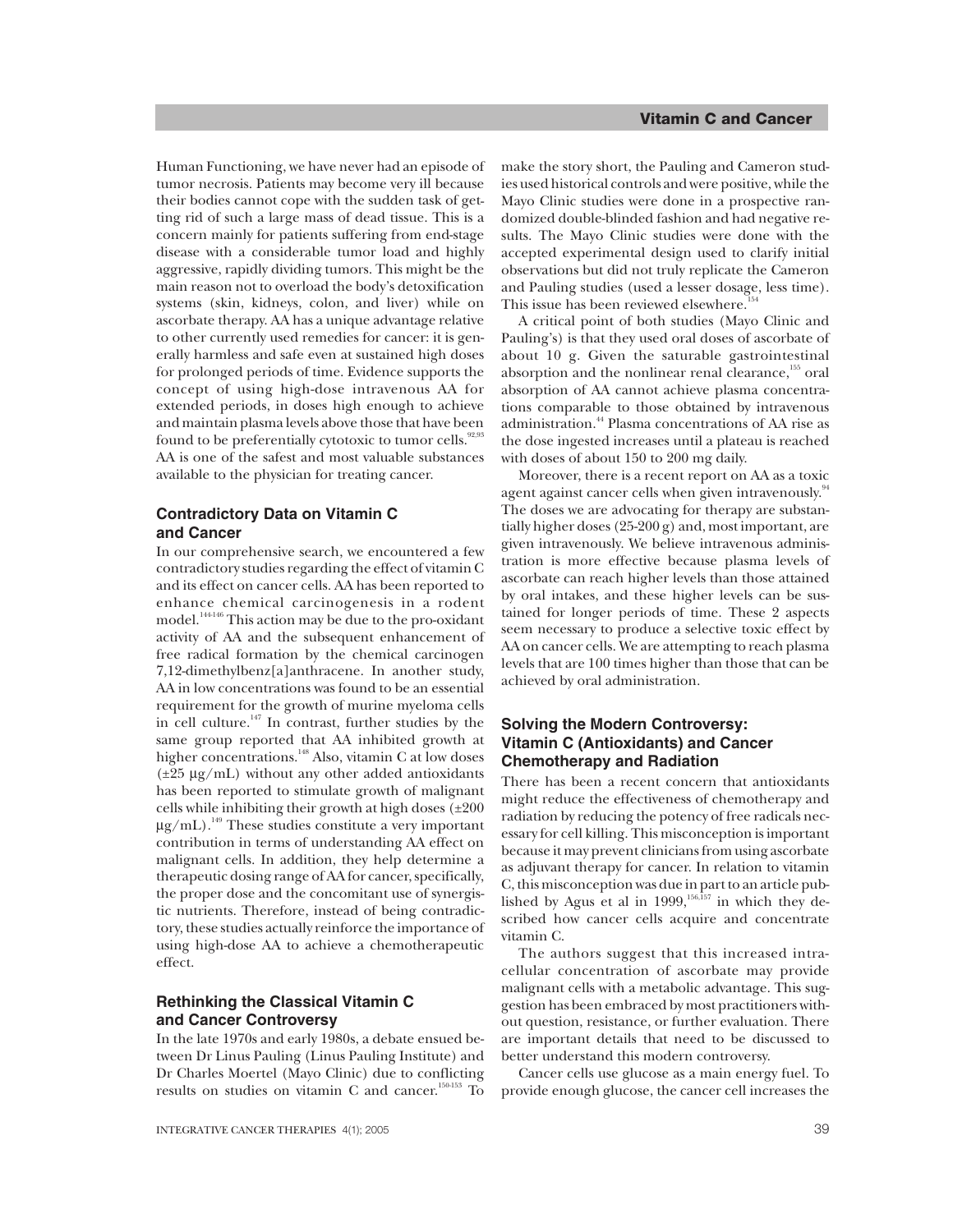number of facilitative glucose transporters (GLUTs). Since AA and glucose have similar molecular structures, cellular intake of vitamin C is favored in malignant cells. Certain specialized cells can transport AA directly through a sodium ascorbate cotransporter, but in most cells, vitamin C enters through GLUTs in the form of dehydroascorbic acid, which is then reduced intracellularly and retained as AA.156 AA not only acts as an antioxidant but also has cytotoxic effects at higher concentrations in cancer cells since AA at high concentrations has pro-oxidant effects (please refer to the section on primary anticancer mechanisms of AA in this article). In vitro studies have shown that vitamin C in high concentrations (but not low concentrations) enhances the cytotoxicity of 5-FU in a dose-dependent manner in mouse lymphoma.<sup>158</sup> Data show that dietary antioxidants administered in high doses that inhibit the growth of cancer cells, but not normal cells, may improve the efficacy of radiation therapy.159 However, results also show that dietary antioxidants given in a single low dose (that does not affect the growth of cancer cells) shortly before irradiation may protect cancer cells during radiation therapy.<sup>159</sup> A case report was recently published in which 2 patients with ovarian cancer stage IIIC responded well to treatment of chemotherapy along with high-dose antioxidants. Both patients received intravenous AA at a dose sufficient to maintain a plasma concentration above 200 mg/dL. Both had normalization of their CA-125 during the first cycle of chemotherapy, and 3 years after diagnosis, there was no evidence of recurrence of the disease. One of the patients declined further chemotherapy after the first round and continued on intravenous vitamin C and oral supplementation of several antioxidants and a multivitamin/mineral.<sup>160</sup>

A vast body of literature exists on this topic and is summarized in a series of articles by Lamson and Brignall.<sup>161-163</sup> These articles indicate that antioxidants, including ascorbate, provide beneficial effects in various types of cancers without reduction of efficacy of chemotherapy or radiation. In addition, the data show increased effectiveness of conventional cancer therapeutic agents when given with antioxidants as well as a decrease in adverse effects.<sup>160-163</sup> Moreover, an article by Prasad et  $al<sup>164</sup>$  shows similar positive results for the combination of antioxidants and conventional treatment. For a complete review of the topic, see the article by Moss.<sup>165</sup>

It has been demonstrated that chemotherapy as well as radiotherapy induce a fall in plasma antioxidants in cancer patients.<sup>166-168</sup> Extensive in vitro studies and limited in vivo studies have revealed that individual antioxidants induce cell differentiation and growth inhibition to various degrees in rodent and human cancer cells.<sup>164</sup> In addition, Prasad and

Kumar<sup>149</sup> have shown that high-dose multiple antioxidants work synergistically in reducing tumor growth of human parotid acinar cells in vitro. Finally, a clinical trial in Japan with 99 patients showed that terminal cancer patients receiving large doses of AA had much longer survival time (43 vs 246 days) than patients using low AA doses.<sup>169</sup>

# **Conclusion**

There are a wide variety of mechanisms by which ascorbate prevents and inhibits malignant growth. We have described the ones we believe are most important, most scientifically logical, and for which there is the most evidence. It is very likely that many of these mechanisms interplay in ascorbate's anticancer action. The collective evidence supports the notion of increasing ascorbate intake in patients suffering malignancies, especially provided by intravenous route. Ascorbate may produce benefits in both prevention and treatment of cancer, by inhibiting malignant cell proliferation, and inducing differentiation $113$  and redifferentiation.<sup>114</sup> In addition, ascorbate has been of value in the palliation of pain $170,171$  and as an ergogenic agent, $\frac{8,172}{ }$  which has substantially improved the quality of life of terminal cancer patients.

The ideal anticancer agent is obviously one that specifically interferes with tumor growth, prolongs survival time, and improves quality of life. There is evidence that ascorbate might fit this description. A protocol for the proper administration of intravenous AA has been published recently.<sup>173</sup> Based on the evidence reviewed herein, we suggest the use of intravenous AA as adjuvant therapy in cancer treatment and the exploration of new cancer therapies based on modulation of the cellular redox state.

#### **References**

- 1. Levine M. New concepts in the biology and biochemistry of ascorbic acid. *N Engl J Med*. 1986;314:892-902.
- 2. Food and Nutrition Board, National Research Council. *Recommended Dietary Allowances*. 10th ed. Washington, DC: National Academy Press; 1989.
- 3. Guthrie H. *Introductory Nutrition*. 7th ed. St. Louis, Mo: Mosby College Publishing; 1989:381-382.
- 4. Shils M. Modern nutrition in health and disease. In: Shils M, Olson J, Shike M, eds. *Modern Nutrition in Health and Disease*. 8th ed. Philadelphia, Pa: Lea and Febiger; 1994:444-445.
- 5. Sies H, Stahl W, Sundquist A. Antioxidant functions of vitamins. *Ann N Y Acad Sci*. 1992;669:7-20.
- 6. Leibovitz B, Mueller J. Carnitine. *J Optimal Nutr*. 1993;2:90-109.
- 7. Block G. Vitamin C and cancer prevention: the epidemiologic evidence. *Am J Clin Nutr*. 1991;53:270s-282s.
- 8. Komarova SV, Ataullakhanov FI, Globus RK. Bioenergetics and mitochondrial transmembrane potential during differentiation of cultured osteoblasts. *Am J Physiol Cell Physiol*. 2000;279:c1220-1229.
- 9. Szent-Gyorgyi A. Introduction to submolecular biology. *J Biol Chem*. 1960;90:385.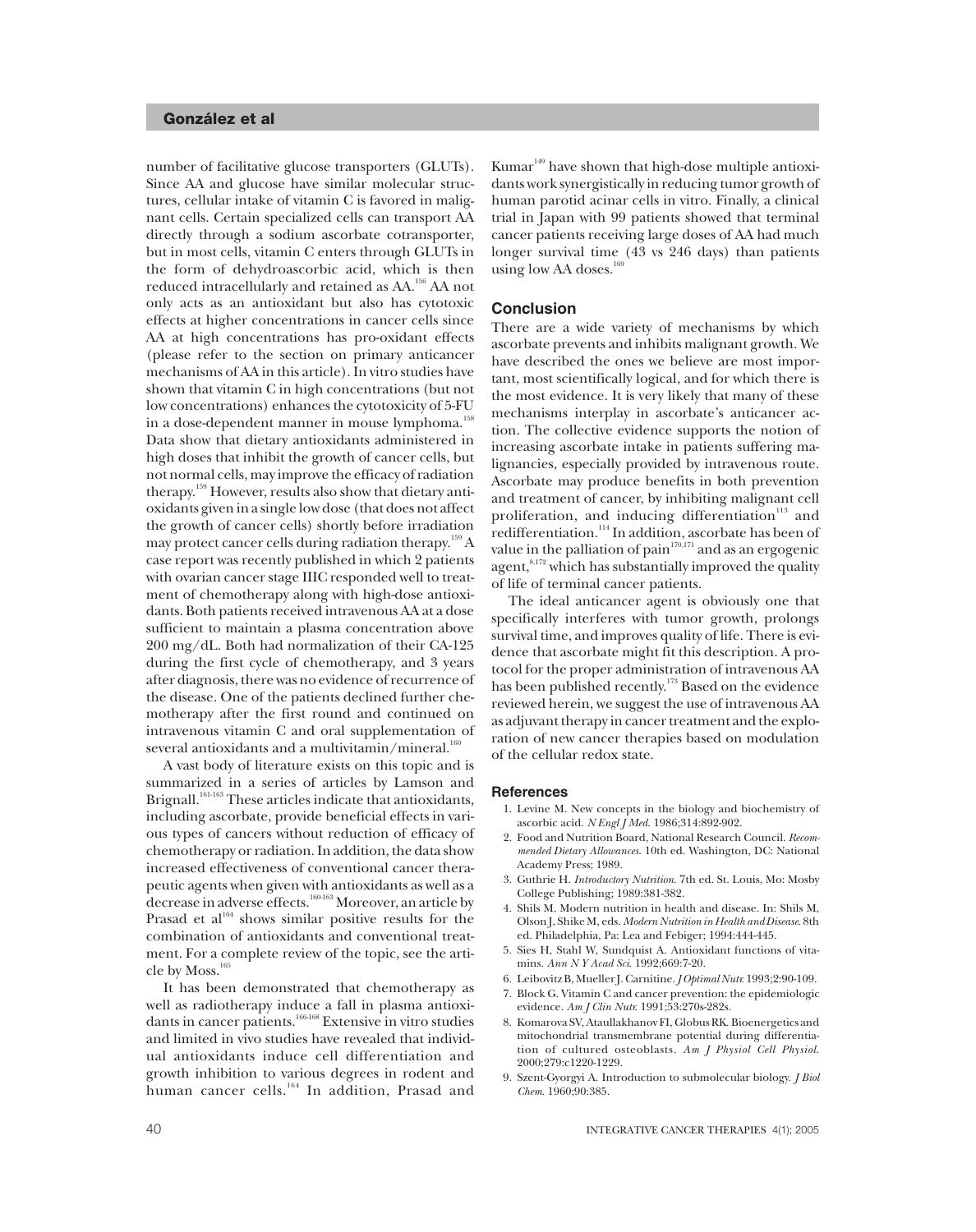- 10. Klenner FR. The treatment of polyomyelitis and other virus diseases with vitamin C. *South Med Surg*. 1949;3:7-12.
- 11. McCormick WJ. Ascorbic acid as a chemotherapeutic agent. *Arch Pediat*. 1952;69:151-155.
- 12. Padayatty SJ, Katz A, Wang Y, et al. Vitamin C as an antioxidant: evaluation of its role in disease prevention. *J Am Coll Nutr*. 2003;22:18-35.
- 13. Tamayo C, Richardson MA. Vitamin C as a cancer treatment: state of the science and recommendation for research. *Altern Ther*. 2003;9:94-102.
- 14. Cameron E, Pauling L, Leibovitz B. Ascorbic acid and cancer: a review. *Cancer Res*. 1979;39:663-681.
- 15. Niki E. Action of ascorbic acid as a scavenger of active and stable oxygen radicals. *Am J Clin Nutr*. 1991;54:1119s-1124s.
- 16. Frei B, England L, Ames B. Ascorbate is an outstanding antioxidant in human blood plasma. *Proc Natl Acad Sci U S A*. 1989;86:6377-6381.
- 17. van den Berg JJ, Kuypers FA, Roelofsen B, Op den Kamp JA. The cooperative action of vitamins E and C in the protection against peroxidation of parinaric acid in human erythrocyte membranes. *Chem Phys Lipids*. 1990;53:309-320.
- 18. Chan A. Partners in defense: vitamin E and vitamin C. *Can J Physiol Pharmacol*. 1993;71:725-731.
- 19. Levine M, Dhariwal K, Washko PW, et al. Ascorbic acid and in situ kinetics: a new approach to vitamin requirements. *Am J Clin Nutr*. 1991;54:1157s-1162s.
- 20. Packer J, Slater T, Wilson R. Direct observation of a free radical interaction between vitamin E and vitamin C. *Nature*. 1979;278:737-738.
- 21. Burton GW, Wronska U, Stone L. Biokinetics of dietary RRR-OC-tocopherol in the male guinea pig at three dietary levels of vitamin C does not spare vitamin E in vivo. *Lipids*. 1990;25:199- 210.
- 22. Mirvish S. Experimental evidence for inhibition of N-nitroso compound formation as a factor in a negative correlation between vitamin C consumption and the incidence of certain cancers. *Cancer Res*. 1974;54:1948s-1951s.
- 23. González MJ, Mora E, Riordan NH, Riordan HD, Mojica P. Rethinking vitamin C and cancer: an update on nutritional oncology. *Cancer Prev Int*. 1998;3:215-224.
- 24. Yamamoto K, Takahashi M, Niki E. Role of iron and ascorbic acid in the oxidation of methyl linoleate micelles. *Chem Lett*. 1987;1:49-52.
- 25. Rowly DA, Halliwell B. Superoxide-dependents and ascorbatedependent formation of hydroxy radicals in the presence of copper salts: a physiologically significant reaction? *Arch Biochem Biophys*. 1983;225:279-284.
- 26. Ramp WK, Thorton PA. The effects of ascorbic acid on the glycolytic and respiratory metabolism of embryonic chick tibias. *Calcif Tissue Res*. 1968;2:77-82.
- 27. Beetens JR, Hermen AG. Ascorbic acid and prostaglandin formation. *Int J Vitam Nutr Res*. 1983;24(suppl):131s-144s.
- 28. Mikino Y, Sakagami H, Takeda M. Induction of cell death by ascorbic acid derivatives in human renal carcinoma and glioblastoma cell lines. *Anticancer Res*. 1999;19:3125-3132.
- 29. Nakamura Y, Yamafuji K. Antitumor activities of oxidized products of ascorbic acid. *Sci Bull Fac Kyushu Univ*. 1968;23:119-125.
- 30. Yamafuji K, Nakamura Y, Omura H, Soeda T, Gyotoku K. Antitumor potency of ascorbic, dehydroascorbic or 2, 3 diketogulonic acid and their action on deoxyribonucleic acid. *Z Krebsforsh Klin Onkol Cancer Res Clin Oncol*. 1971;76:1-7.
- 31. Omura H, Tomita Y, Yasuhiko N. Antitumor potentiality of some ascorbate derivaties. *J Fac Agr Kyushu Univ*. 1974;18:181- 189.
- 32. Tomita Y, Eto M, Lio M. Antitumor potency of 3-methyl-3,4 dihydroxytetrone. *Sci Bull Fac Agr Kyushu Univ*. 1974;28:131- 137.
- 33. Poydock ME, Reikert D, Rice J, Aleandri L. Inhibiting effect of dehydroascorbic acid on cell division in ascites tumors in mice. *Exp Cell Biol*. 1982;50:34-38.
- 34. Leung PY, Miyashita K, Young M, Tsao CS. Cytotoxic effect of ascorbate and its derivative on cultured malignant and nonmalignant cell lines. *Anticancer Res*. 1993;13:47-80.
- 35. Avakawa N, Nemoto S, Suzuki E, Otsuka M. Role of hydrogen peroxide in the inhibitory effect of ascorbate on cell growth. *J Nutr Sci Vitaminol*. 1994;40:219-227.
- 36. Peterkofsky B, Prather W. Cytotoxicity of ascorbate and other reducing agents towards cultured fibroblasts as a result of hydrogen peroxide formation. *J Cell Physiol*. 1971;90:61-70.
- 37. Yve B, Niedra JT, Baum JL. Effects of ascorbic acid on cultured rabbit endothelial cells. *Invest Opthal Mol Vis Sci*. 1980;19:1471- 1476.
- 38. Jampel HD. Ascorbic acid is cytotoxic to dividing human Tenon's capsule fibroblasts. Arch Opthal Mol. 1990;108:1323-1325.
- 39. Tsao CS, Dunhan WB, Leung PY. In vivo antineoplastic activity of ascorbic acid for human mammary tumor. *In Vivo*. 1988;2:147-150.
- 40. Tsao CS, Dunhan WB, Leung PY. Effect of ascorbic acid and its derivatives on the growth of human mammary tumor xenografts in mice. *Cancer J*. 1989;5:53-59.
- 41. Poydock ME. Effect of combined ascorbic acid and B12 on survival of mice implanted with Ehrlich carcinoma and L1210 leukemia. *Am J Clin Nutr*. 1982;54:1261s-1265s.
- 42. Edgar JA. Dehydroascorbic acid and cell division. *Nature*. 1970;227:24-26.
- 43. Bram S, Froussard P, Guichard M, et al. Vitamin C preferential toxicity for malignant melanoma cells. *Nature*. 1980;284:629- 631.
- 44. Riordan NH, Riordan HD, Meng XL, Li Y, Jackson JA. Intravenous ascorbate as a tumor cytotoxic chemotherapeutic agent. *Med Hypotheses*. 1995;44:207-213.
- 45. Sakagami H, Satoh K. Pro-oxidant action of two antioxidants: ascorbic acid and gallic acid. *Anticancer Res*. 1997;17:221-224.
- 46. Muñoz E, Blazquez MV, Ortiz C, Gómez-Díaz C, Navas P. Role of ascorbate in the activation of NF-κB by tumour necrosis factor-α in T-cells. *Biochem J*. 1997;325:23-28.
- 47. Halliwell B. Vitamin C: antioxidant or pro-oxidant in vivo? *Free Radic Res*. 1996;25:439-454.
- 48. Alcain FJ, Buron MI. Ascorbate on cell growth and differentiation. *J Bioenerg Biomembr*. 1996;26:393-398.
- 49. Asano K, Satoh K, Hosaka M, et al. Production of hydrogen peroxide in cancerous tissue by intravenous administration of sodium 5,6 benzylidene-L-ascorbate. *Anticancer Res*. 1999;19:229-236.
- 50. Jonas SK, Riley PA, Willson RL. Hydrogen peroxide cytotoxicity. *Biochem J*. 1989;264:651-655.
- 51. Clement MV, Ramalingam J, Long LH, Halliwell B. The in vitro cytotoxicity of ascorbate depends on the culture medium used to perform the assay and involves hydrogen peroxide. *Antiox Redox Signal*. 2001;3:157-163.
- 52. Sakagami H, Satoh K, Kochi M. Comparative study of the antitumor action between sodium 5,6 benzylidene-L-ascorbate and sodium ascorbate. *Anticancer Res*. 1997;17:4401-4452.
- 53. González MJ, Schemel RA, Gray JI, Dugan LJR, Sheffield LG, Welsch CW. Effect of dietary fat growth of MCF-7 and MDA-MB231 human breast carcinomas in athymic nude mice: relationship between carcinoma growth and lipid peroxidation products level. *Carcinogenesis*. 1991;12:1231-1235.
- 54. González MJ. Lipid peroxidation and tumor growth: an inverse relationship. *Med Hypotheses*. 1992;38:106-110.
- 55. González MJ, Riordan NH. The paradoxical role of lipid peroxidation on carcinogenesis and tumor growth. *Med Hypotheses*. 1996;46:503-504.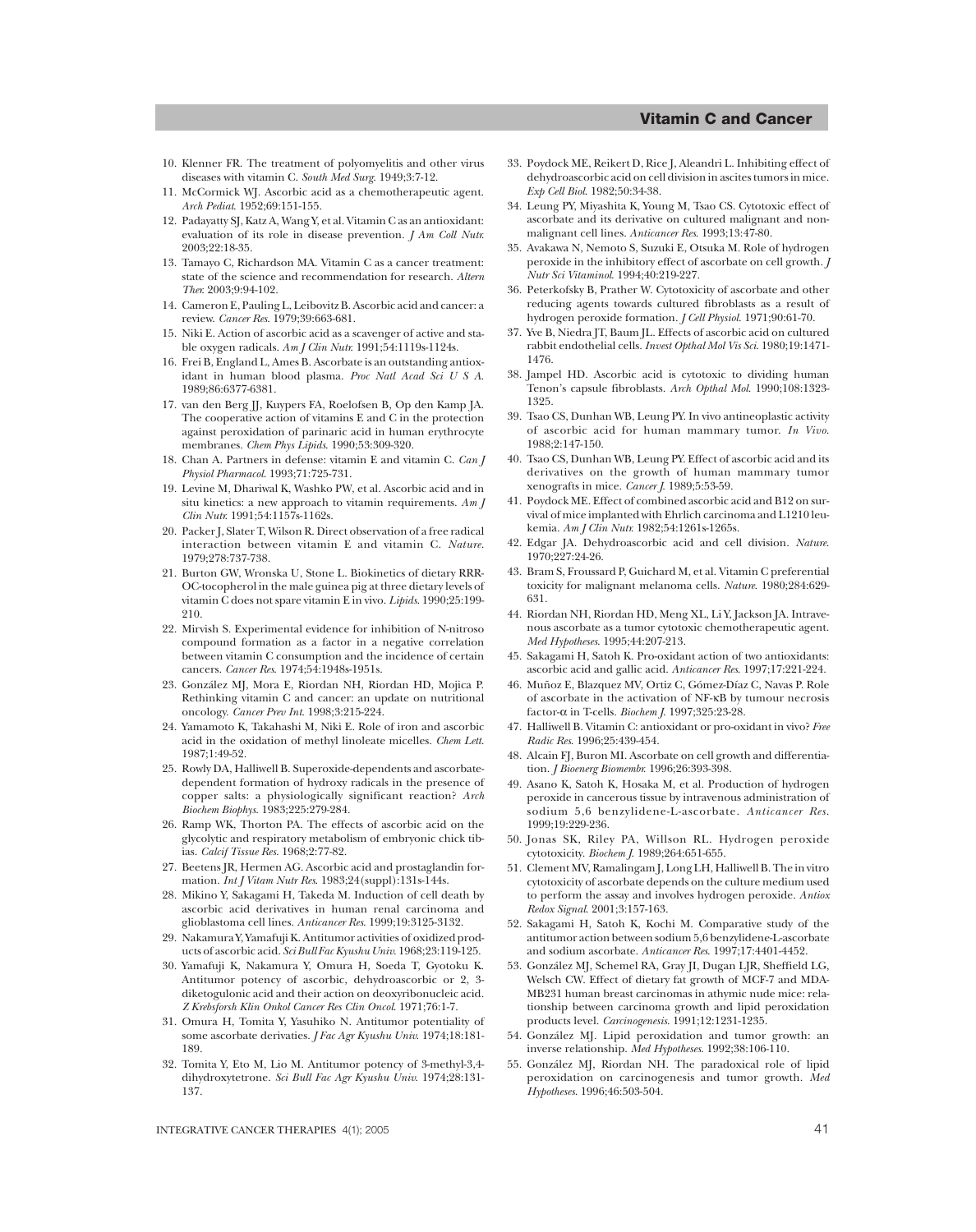- 56. Gutteridge JMC, Richmond R, Halliwell B. Oxygen freeradicals and lipid peroxidation: inhibition by the protein caeruloplasmin. *FEBS Lett*. 1980;112:269-272.
- 57. Szent-Gyorgyi A. The living state and cancer. *Physiol Chem Physics*. 1980;12:99-110.
- 58. Schwarz JL. The dual roles of nutrients as antioxidants and pro-oxidants: their effects on tumor cell growth. *J Nutr*. 1996; 126:1221S-1227S.
- 59. Sigal A, King CG. The relationship of vitamin C to glucose tolerance in the guinea pig. *J Biol Chem*. 1936;166:489-492.
- 60. Landauver W, Sopher D. Succinate, glycerophosphate and ascorbate as sources of cellular energy as antiteratogens. *J Embryol Exp Morph*. 1970;24:187-202.
- 61. Cathcart RF. A unique function for ascorbate. *Med Hypotheses*. 1991;35:32-37.
- 62. Li Y, Cobb CE, Hill KE, Burk RF, May JM. Mitochondrial uptake and recycling of ascorbic acid. *Arch Biochem Biophys*. 2001;387:143-153.
- 63. González MJ, Schemmel RA, Dugan L Jr, Gray JI, Welsch CW. Dietary fish oil inhibits human breast carcinoma growth: a function of increased lipid peroxidation. *Lipids*. 1993;28:827- 832.
- 64. Sakagami H, Satoh K, Hakeda Y, Kumegawa M. Apoptosisinducing activity of vitamin C and vitamin K. *Cell Mol Biol*. 2000; 46:129-143.
- 65. Iwasaka K, Koyama N, Nogaki A, et al. Role of hydrogen peroxide in cytotoxicity induction by ascorbates and other redox compounds. *Anticancer Res*. 1998;18:4333-4337.
- 66. Davies KJA. The broad spectrum of responses to oxidants in proliferating cells: a new paradigm for oxidative stress. *Life Sci*. 1999;48:41-47.
- 67. Dasgupta A, Zdunek T. In vitro lipid peroxidation of human serum catalyzed by cupric ion: antioxidant rather than pro-oxidant role of ascorbate. *Life Sci*. 1992;50:875-882.
- 68. Sakagami H, Satoh K, Sugaya K, et al. Effect of the type of serum in the medium on sodium ascorbate-induced toxicity. *Anticancer Res*. 1996;16:1937-1942.
- 69. Sakagami H, Satoh K, Taguchi S, Takeda M. Inhibition of cytotoxic activity of ascorbate by human cancer patient sera. *Anticancer Res*. 1997;17:425-428.
- 70. González MJ. Fish oil, lipid peroxidation and mammary tumor growth. *J Am Coll Nutr*. 1995;14:325-335.
- 71. Sestili P, Brandi G, Brambilla L, Cattabeni F, Cantoni O. Hydrogen peroxide mediates the killing of U937 tumor cells elicited by pharmacologically attainable concentrations of ascorbic acid cell death prevention by extracellular catalase from cultured erythrocytes of fibroblasts. *J Pharmacol Exp Ther*. 1996; 277:1719-1725.
- 72. Iyanagi T, Yamazaki I, Anan KF. One electron oxidationreduction properties of ascorbic acid. *Biochem Acta*. 1985;806:255-261.
- 73. Venugopal M, Jamison JM, Gilloteaux J, et al. Synergistic antitumor activity of vitamins C and K 3 on human urologic tumor cell lines. *Life Sci*. 1996;59:1389-1400.
- 74. Satoh K, Kadofuku T, Sakagami H. Copper but not iron, enhances apoptosis-inducing activity of antioxidants. *Anticancer Res*. 1997;17:2487-2490.
- 75. González MJ, Miranda-Massari JR, Mora EM, et al. Orthomolecular oncology: a mechanistic view of intravenous ascorbate's chemotherapeutic activity. *PR Health Sci J*. 2002;21: 39-41.
- 76. González MJ, Mora EM, Miranda-Massari JR, Matta J, Riordan HD, Riordan NH. Inhibition of human breast carcinoma cell proliferation by ascorbate and copper. *PR Health Sci J*. 2002;21:21-30.
- 77. Nelson SR, Pazdernik TL, Samson FE. Copper plus ascorbate inactivates lactate dehydrogenase: are oxygen radicals involved? *Proc West Pharmacol Soc*. 1992;35:37-41.
- 78. Powers HJ, Gibson AT, Bates CJ, Primhak RA, Beresford J. Does vitamin C intake influence the rate of tyrosine catabolism in premature babies? *Ann Nutr Metab*. 1994;38:166-173.
- 79. Palumbo A, Misuraca G, D'Ischia M, Prota G. Effect of metal ions on the kinetics of tyrosine oxidation catalysed by tyrosinase. *Biochem J*. 1985;288:647-651.
- 80. Sun Y, Oberley LW, Oberley TD, Elwell JH, Sierra-Rivera E. Lowered antioxidant enzymes in spontaneously transformed embryonic mouse liver cells in culture. *Carcinogenesis*. 1993;14:1437-1446.
- 81. Benade L, Howard T, Burk D. Synergistic killing of Ehrlich ascites carcinoma cells by ascorbate and 3-amino-1,2,4, triazole. *Oncology*. 1969;23:33-43.
- 82. Punnonen K, Ahotupa M, Asaishi K, Hyoty M, Kudo R, Punnonen R. Antioxidant enzyme activities and oxidative stress in human breast cancer. *J Cancer Res Clin Oncol*. 1994; 120: 374-377.
- 83. Jaruga P, Olinste R. Activity of antioxidant enzymes in cancer diseases. *Postepy Hig Med Dosw*. 1994;48:443-455.
- 84. Sun Y, Colburn NH, Oberley LW. Depression of catalase gene expression after immortalization and transformation of mouse liver cells. *Carcinogenesis*. 1993;14:1505-1510.
- 85. Bozzi A, Mavelli I, Mondovi B, Strom R, Rotilio G. Differential sensitivity of tumor cells to externally generated hydrogen peroxide: role of glutathione and related enzymes. *Cancer Biochem Biophys*. 1979;3:135-141.
- 86. Noto V, Taper HS, Jiang YH, Janssens J, Bonte J, De Loeker W. Effects of sodium ascorbate (vitamin C) and 2-methyl-1,4 naphthoquinone (vitamin K 3) treatment of human tumor cell growth in vitro. *Cancer*. 1989;63:901-906.
- 87. Gilloteaux J, Jamison JM, Arnold D, et al. Cancer cell necrosis by autoschizis: synergism of antitumor activity of vitamin C vitamin K 3 on human bladder carcinoma T-24 cells. *Scanning*. 1998;20:564-575.
- 88. Gilloteaux J, Jamison JM, Ervin E, Arnold D, Summers JL. Scanning electron microscopy and transmission electron microscopy aspects of the synergistic antitumor activity of vitamin C/vitamin K 3 combinations against human T-24 bladder carcinoma: another kind of cell death. *Scanning*. 1998;20:208- 209.
- 89. Gilloteaux J, Jamison JM, Arnold D, Taper HS, Summers JL. Ultrastructural aspects of autoschizis: a new cancer cell death induced by the synergistic action of ascorbate/menadione on human bladder carcinoma cells. *Ultrastructural Pathol*. 2001;25:183-192.
- 90. Grad JM, Bahlis NJ, Reis I, Oshiro MM, Dalton WS, Boise LH. Ascorbic acid enhances arsenic trioxide-induced cytotoxicity in multiple myeloma cells. *Blood*. 2001;98:805-813.
- 91. Jamison JM, Gilloteaux J, Taper HS, Calderón PB, Summers JL. Autoschizis: a novel cell death. *Biochem Pharmacol*. 2002; 63:1773-1783.
- 92. Riordan HD, Jackson JA, Schultz M. Case study: high-dose intravenous vitamin C in the treatment of a patient with adenocarcinoma of the kidney. *J Orthomolec Med*. 1990;5:5-7.
- 93. Jackson JA, Riordan HD, Hunninghake RE, Riordan NH. High dose intravenous vitamin C and long time survival of a patient with cancer of the head of the pancreas. *J Orthomolec Med*. 1995;10:87-88.
- 94. Riordan NH, Riordan HD, Casciari JJ. Clinical and experimental experiences with intravenous vitamin C. *J Orthomolec Med*. 2000;15:201-213.
- 95. Casciari JJ, Riordan NH, Schmidt TL, Meng XL, Jackson JA, Riordan HD. Cytotoxicity of ascorbate, lipoic acid and other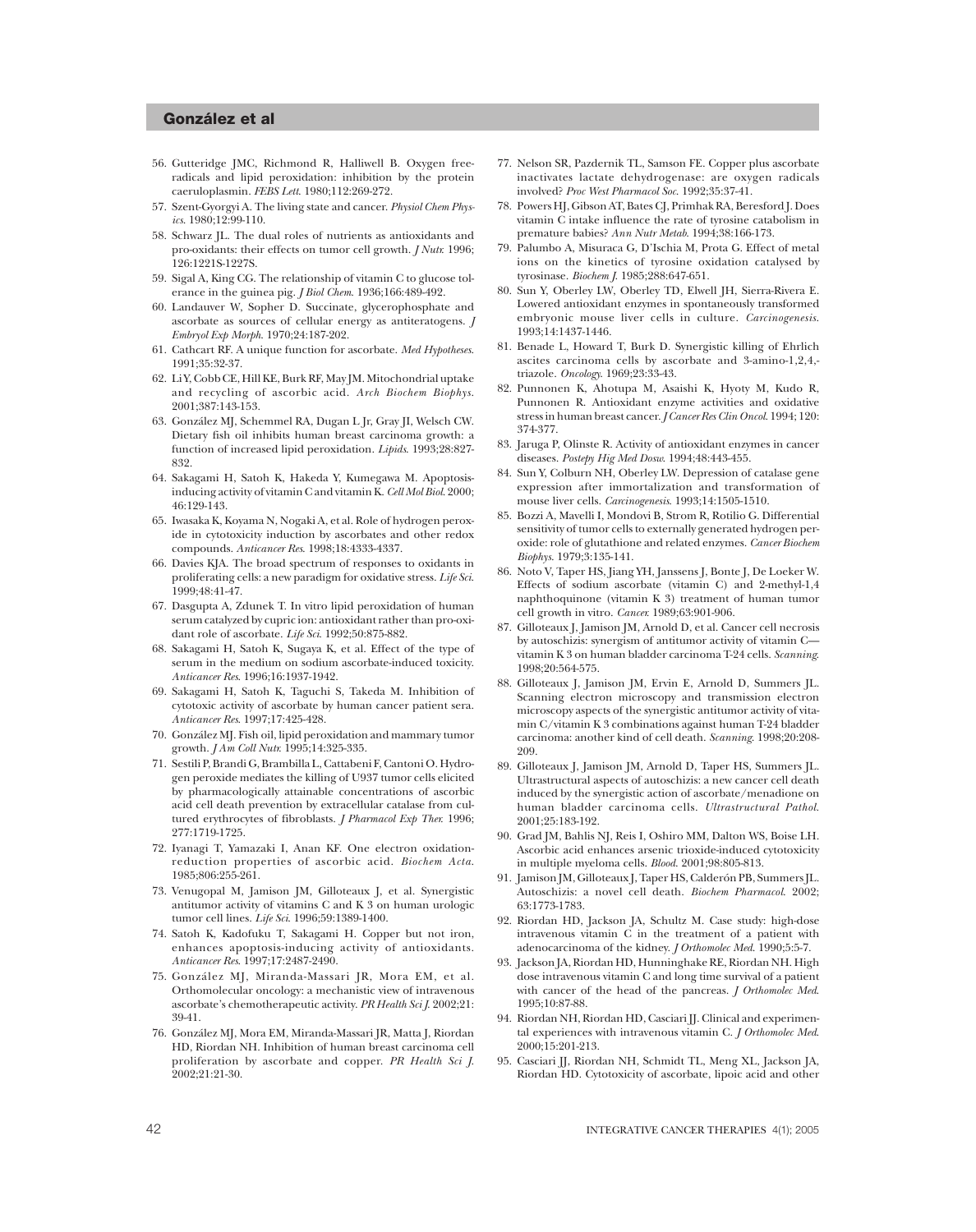antioxidants in hollow fiber in vitro tumours. *Br J Cancer*. 2001;84:1544-1550.

- 96. Lykkesfeldt J, Hagen TM, Vinarsky V, Ames BN. Age associated decline in ascorbic acid concentration, recycling and biosynthesis in rat hepatocytes-reversal with (R)-α-lipoic acid supplementation. *FASEB J*. 1998;12:1183-1189.
- 97. Tsao CS, Miyashita K. Effects of high intake of ascorbic acid on plasma levels of amino acids.*IRCS Med Sci*. 1984;12:1052-1053.
- 98. Tsao CS, Miyashita K. Effects of large intake of ascorbic acid on the urinary excretion of amino acids and related compounds. *IRCS Med Sci*. 1985;13:855-856.
- 99. Basu TK. Possible role of vitamin C in cancer therapy. In Hanck A, Ritzel G., eds. *Vitamin C: Recent Advances and Aspects in Virus Disease, Cancer and in Lipid Metabolism*. Bern, Switzerland: Hans Huber; 1979:95-102.
- 100. Bensch KG, Fleming JE, Lohman W. The role of ascorbic acid in senile cataracts. *Proc Natl Acad Sci U S A*. 1985;82:7193-7196.
- 101. Garland D, Zigler JS, Kinoshita J. Structural changes in bovine lens crystallins induced by ascorbate, metal and oxygen. *Arch Biochem Biophysics*. 1986;251:771-776.
- 102. Moss RW. *Questioning Chemotherapy*. New York, NY: Equinox Press; 1995.
- 103. Wang Y, Russo TA, Kwon O, Chanok S, Rumsey SC, Levine M. Ascorbate recycling in human neutrophils: induction by bacteria. *Proc Natl Acad Sci U S A*. 1997;94:13816-13819.
- 104. Spielholz C, Golde DW, Houghton AN, Nualart F, Vera JC. Increased transport of dehydroascorbic acid without changes in sodium dependent ascorbate transport in human melanoma cells. *Cancer Res*. 1997;57:2529-2537.
- 105. Warburg O. On the origin of cancer cells. *Science*. 1956;123: 309-314.
- 106. Younes M, Lechago LV, Somoano JR, Mosharaf M, Lechago J. Nude expression of the human erythrocyte glucose transporter Glut-1 in human cancers. *Cancer Res*. 1996;56:1164- 1167.
- 107. Alcain FJ, Buron I, Rodríguez-Aguilera JC, Villalba JM, Navas P. Ascorbate free radical stimulates the growth of a human promyelocytic leukemia cell line. *Cancer Res*. 1990;50:5887- 5891.
- 108. Arnold RS, Shi J, Murad E, et al. Hydrogen peroxide mediates the cell growth and transformation caused by the mitogenic oxidase Nox1. *Proc Natl Acad Sci U S A*. 2001;98:5550-5555.
- 109. Djuric Z, Everett CK, Luongo DA. Toxicity, single-strand breaks and 5-hydroxymethyl-2-deoxyuridine formation in human breast epithelial cells treated with hydrogen peroxide. *Free Radic Biol Med*. 1993;14:541-547.
- 110. González MJ, López D, Argüelles M, Riordan NH. Antioxidants and pro-oxidants: a commentary about their discrepant role in carcinogenesis. *Age*. 1996;19:17-18.
- 111. González MJ, Riordan NH, Matos MI, Argüelles M. Antioxidants and cancer: a brief discussion on controversies, contradictions and paradoxes. *J Orthomolec Med*. 1997;12:145-148.
- 112. Allen RG, Venkatraj VS. Oxidants and antioxidants in development and differentiation. *J Nutr*. 1992;22:631-635.
- 113. Lee JY, Chang MY, Park CH, et al. Ascorbate induced differentiation of embryonic cortical precursors into neurons and astrocytes. *J Neurosci Res*. 2003;73:156-165.
- 114. Kang JH, Shi YM, Zheng RL. Effects of ascorbic acid in human hepatoma cell proliferation and redifferentiation. *Acta Pharmacol Sin*. 1999;20:1019-1024.
- 115. John AP. Dysfunctional mitochondria, not oxygen insufficiency, cause cancer cells to produce inordinate amounts of lactic acid: the impact of this on the treatment of cancer. *Med Hypotheses*. 2000;57:429-431.
- 116. Ingebretsen OC, Normann PT. Transport of ascorbate into guinea pig liver mitochondria. *Biochem Biophys Acta*. 1982;684: 21-26.
- 117. McCormick WJ. Cancer: a collagen disease, secondary to a nutritional deficiency? *Arch Pediatr*. 1959;76:166-171.
- 118. Dresden MH, Heilman SA, Schmidt JD. Collagenolytic enzymes in human neoplasms. *Cancer Res*. 1972;32:993-996.
- 119. Cameron E, Pauling L. Ascorbic acid and the glycosaminoglycan: an orthomolecular approach to cancer and other diseases. *Oncology*. 1973;27:181-192.
- 120. Yoneda M, Shimizu S, Nishi Y, Yamagata M, Suzuki S, Kimata K. Hyaluronic acid dependent change in the extracellular matrix of mouse dermal fibroblasts that is conducive to cell proliferation. *J Cell Sci*. 1998;90:275-286.
- 121. Kennedy JF. Chemical and biochemical aspects of the glycosaminoglycans and proteoglycans in health and disease. *Adv Clin Chem*. 1976;18:1-101.
- 122. Ringsdorf WM JR, Cheraskin E. Vitamin C and human wound healing. *Oral Surg*. 1982;53:231-236.
- 123. Lewin S. *Vitamin C: Its Molecular Biology and Medical Potential*. New York, NY: Academic Press; 1976.
- 124. Goetzl EJ, Wasserman SI, Gigli I, Austen KF. Enhancement of random migration and chemotactic response of human leukocytes by ascorbic acid. *J Clin Invest*. 1974;53:813-818.
- 125. Siegel BV. Enhancement of interferon production by poly (r1), poly (rC) in mouse cell cultures by ascorbic acid. *Nature*. 1975;254:531-532.
- 126. Dahl H, Degre M. The effect of ascorbic acid on production of human interferon and the antiviral activity in vitro. *Acta Pathol Scand Sect B*. 1976;84:280-284.
- 127. Mirvish SS, Wallcave L, Eagen M, Shubik P. Ascorbate-nitrate reaction: possible means of blocking the formation of carcinogenic N-nitroso compounds. *Science*. 1972;177:65-68.
- 128. El Attar TMA, Lin HS. Effect of vitamin C on prostaglandin synthesis by fibroblasts and squamous carcinoma cells. *Prostaglandins Leukot Essent Fatty Acids*. 1992;47:253-257.
- 129. Reddy VG, Khanna D, Singh N. Vitamin C augments chemotherapeutic response of cervical carcinoma beta cells by stabilizing p53. *Biochem Biophys Res Comm*. 2001;282:409-415.
- 130. Barness LA. Safety consideration with high ascorbic acid dosage. *Ann N Y Acad Sci*. 1974;258:253-258.
- 131. Carthcart RF. Vitamin C, titrating to bowel tolerance, anascorbemia and acute induced scurvy. *Med Hypotheses*. 1981; 7:1359-1376.
- 132. Carthcart RF. The method of determining proper doses of vitamin C for the treatment of diseases by titrating to bowel intolerance. *Australas Nurses J*. 1981;9:9-13.
- 133. Rees DC, Kelsey H, Richards JDM. Acute hemolysis induced by high dose ascorbic acid in glucose-6-phosphate dehydrogenase deficiency. *Br Med J*. 1993;306:841-842.
- 134. González MJ. Ascorbic acid and selenium interaction: its relevance in carcinogenesis. *J Orthomolec Med*. 1990;5:67-69.
- 135. Heinz-Schmidt K, Hagmaier V, Hornig DH, Vuilleumier JP, Rutishauser G. Urinary oxalate excretion after large intakes of ascorbic acid in man. *Am J Clin Nutr*. 1981;34:305-311.
- 136. Sutton JL, Basu TK, Dickerson JWT. Effect of large doses of ascorbic acid in man on some nitrogenous components of urine. *Human Nutr*. 1983;37A:136-140.
- 137. Erden F, Hacisalihoglu A, Kocer Z, Simsek B, Nebioglu S. Effects of vitamin C intake on whole blood plasma, leukocyte and urine ascorbic acid and urine oxalic acid levels. *Acta Vitaminol Enzymol*. 1985;7:123-130.
- 138. Tsao CS, Leung PY. Urinary ascorbic acid levels following the withdrawal of large doses of ascorbic acid in guinea pigs. *J Nutr*. 1988;118:895-900.
- 139. Gerster H. No contribution of ascorbic acid to renal calcium oxalate stones. *Ann Nutr Metab*. 1997;41:269-282.
- 140. Wandzilak TR, D'Andre SD, Davis PA, Williams HE. Effect of high dose vitamin C on urinary oxalate levels. *J Urol*. 1994;151: 834-837.